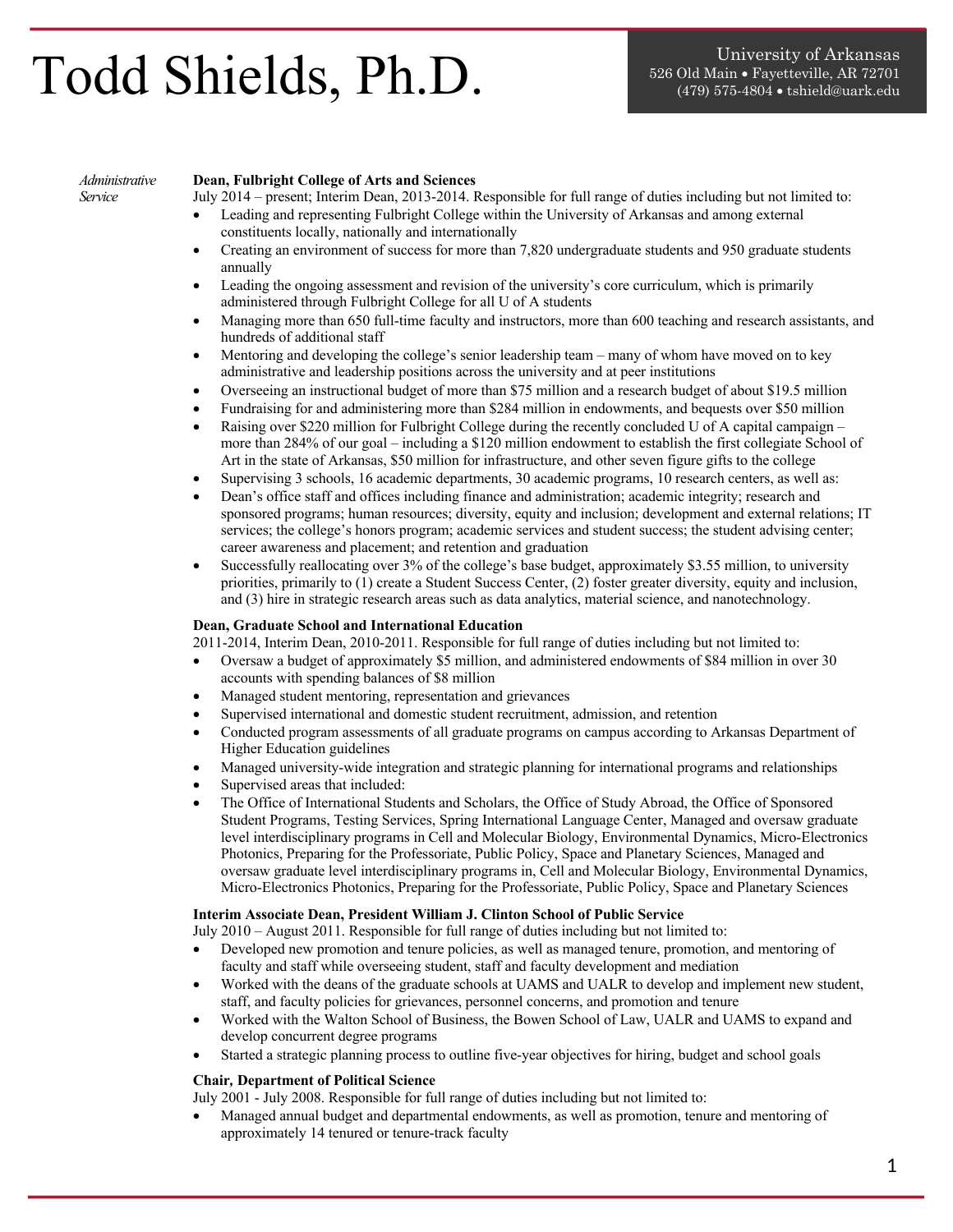|                                                | Led and participated in program review and subsequent strategic planning<br>$\bullet$<br>Established departmental development and private contribution plan resulting in three major department gifts:<br>٠<br>The Blair Distinguished Chairs in Political Science, with a \$1,500,000 endowment received in spring 2004.<br>٠<br>This gift supports two faculty chairs, one in Latino studies and one in southern studies.<br>The Sylvia Swartz Distinguished Chair in Political Science, with a \$1,500,000 endowment that will become<br>$\bullet$<br>active in approximately nine years.<br>The Spencer Albright Chair in Political Science, with a \$500,000 endowment that will become active in<br>٠<br>approximately five years.<br>Increased diversity of faculty and students<br>٠<br>Oversaw approximately 350 undergraduate majors, including 35-45 Political Science Honor Students, 35-40<br>٠<br>master's students and 35-40 Master's in Public Administration<br>Associate Director, J. William Fulbright Institute of International Relations<br>July 2000 - July 2009. Responsible for full range of duties including but not limited to: |  |  |  |
|------------------------------------------------|-------------------------------------------------------------------------------------------------------------------------------------------------------------------------------------------------------------------------------------------------------------------------------------------------------------------------------------------------------------------------------------------------------------------------------------------------------------------------------------------------------------------------------------------------------------------------------------------------------------------------------------------------------------------------------------------------------------------------------------------------------------------------------------------------------------------------------------------------------------------------------------------------------------------------------------------------------------------------------------------------------------------------------------------------------------------------------------------------------------------------------------------------------------|--|--|--|
|                                                | Worked with the director to establish priorities<br>Worked to increase cooperation between area programs, including: Asian Studies, European Studies, Latin<br>$\bullet$<br>American Studies, Middle Eastern Studies, and Russian Studies                                                                                                                                                                                                                                                                                                                                                                                                                                                                                                                                                                                                                                                                                                                                                                                                                                                                                                                   |  |  |  |
| Academic<br>Appointments                       | Professor, University of Arkansas, Department of Political Science<br>July 2005 through present                                                                                                                                                                                                                                                                                                                                                                                                                                                                                                                                                                                                                                                                                                                                                                                                                                                                                                                                                                                                                                                             |  |  |  |
|                                                | Associate Professor, University of Arkansas, Department of Political Science<br>July 1999 through July 2005                                                                                                                                                                                                                                                                                                                                                                                                                                                                                                                                                                                                                                                                                                                                                                                                                                                                                                                                                                                                                                                 |  |  |  |
|                                                | Assistant Professor, University of Arkansas, Department of Political Science<br>September 1994 through July 1999                                                                                                                                                                                                                                                                                                                                                                                                                                                                                                                                                                                                                                                                                                                                                                                                                                                                                                                                                                                                                                            |  |  |  |
| Education &                                    | University of Kentucky, Lexington, Kentucky, Ph.D. Political Science, 1994                                                                                                                                                                                                                                                                                                                                                                                                                                                                                                                                                                                                                                                                                                                                                                                                                                                                                                                                                                                                                                                                                  |  |  |  |
| Training                                       | University of Kentucky, Lexington, Kentucky, M.A. Political Science, 1991                                                                                                                                                                                                                                                                                                                                                                                                                                                                                                                                                                                                                                                                                                                                                                                                                                                                                                                                                                                                                                                                                   |  |  |  |
|                                                | Miami University, Oxford, Ohio, B.A. Political Science and B.A. Psychology, 1990                                                                                                                                                                                                                                                                                                                                                                                                                                                                                                                                                                                                                                                                                                                                                                                                                                                                                                                                                                                                                                                                            |  |  |  |
|                                                | Harvard University, Management Development Program in Higher Education, summer 2006                                                                                                                                                                                                                                                                                                                                                                                                                                                                                                                                                                                                                                                                                                                                                                                                                                                                                                                                                                                                                                                                         |  |  |  |
|                                                | Ohio State University, Summer Institute in Political Psychology, summer 1993                                                                                                                                                                                                                                                                                                                                                                                                                                                                                                                                                                                                                                                                                                                                                                                                                                                                                                                                                                                                                                                                                |  |  |  |
| <b>Awarded Grants</b><br>& Research<br>Support | \$375,000. The Fulbright Afghanistan Re-Entry Project. We will receive \$125,000 each year from spring 2014<br>$\bullet$<br>through spring 2017. The re-entry program focuses on social entrepreneurship and the difficulties<br>international students face when leaving the United States and returning home. I am principal investigator<br>along with Leyah Bergman Lanier, Rochelle Keogh, Rogelio Contreras, and Carol Reeves. The U.S.<br>Department of State's Bureau of Educational and Cultural Affairs, as part of the Fulbright Program, the U.S.<br>government's flagship international exchange program, is supported by the U.S. and partner countries around<br>the world. The program is administered by the Institute for International Education (IIE).                                                                                                                                                                                                                                                                                                                                                                                  |  |  |  |
|                                                | \$375,000. The Fulbright Afghanistan Entry Project. We will receive \$125,000 each year from fall 2014<br>$\bullet$<br>through fall 2017. The entry program focuses on social and political movements in the United States as well<br>as understanding the higher education system in America. I am principal investigator along with Leyah<br>Bergman Lanier and Rochelle Keogh.                                                                                                                                                                                                                                                                                                                                                                                                                                                                                                                                                                                                                                                                                                                                                                           |  |  |  |
|                                                | \$20,000. Expansion of student mobility program between the Institute Pyltechnique LaSalle-Beauvais and the<br>$\bullet$<br>University of Arkansas related to Food, Nutrition, Culinary Sciences and Geological Sciences. I am co-<br>principal investigator along with Jean Fracios Meullenet, Mike Vayda, Leslie Edgar, and DeDe Long.                                                                                                                                                                                                                                                                                                                                                                                                                                                                                                                                                                                                                                                                                                                                                                                                                    |  |  |  |
|                                                | Over \$20,000,000. Beginning March 2012 and distributed through several cohorts of students. "Pre-<br>$\bullet$<br>Academic Training Program for Undergraduate Panamanian Scholars." This collaboration is between the<br>University of Arkansas and SENACYT (Secretaria Nacional De Siencia, Technologia y Innovation) to create<br>a pathway program for selected Panamanian public high school students. The pathway program consists of<br>three phases. The first phase of the program emphasizes English language proficiency, college level study<br>skills, leadership development and confidence building. During the second phase of the program, students will                                                                                                                                                                                                                                                                                                                                                                                                                                                                                   |  |  |  |

continue their study of English and will enroll in two or three academic courses, such as an introduction to business or engineering course, a science course, or a mathematics course. Students in this stage will have academic mentors and tutors to facilitate their success. In the third stage, students are fully enrolled in their academic program. Academic mentoring, leadership development and engagement, and retention activities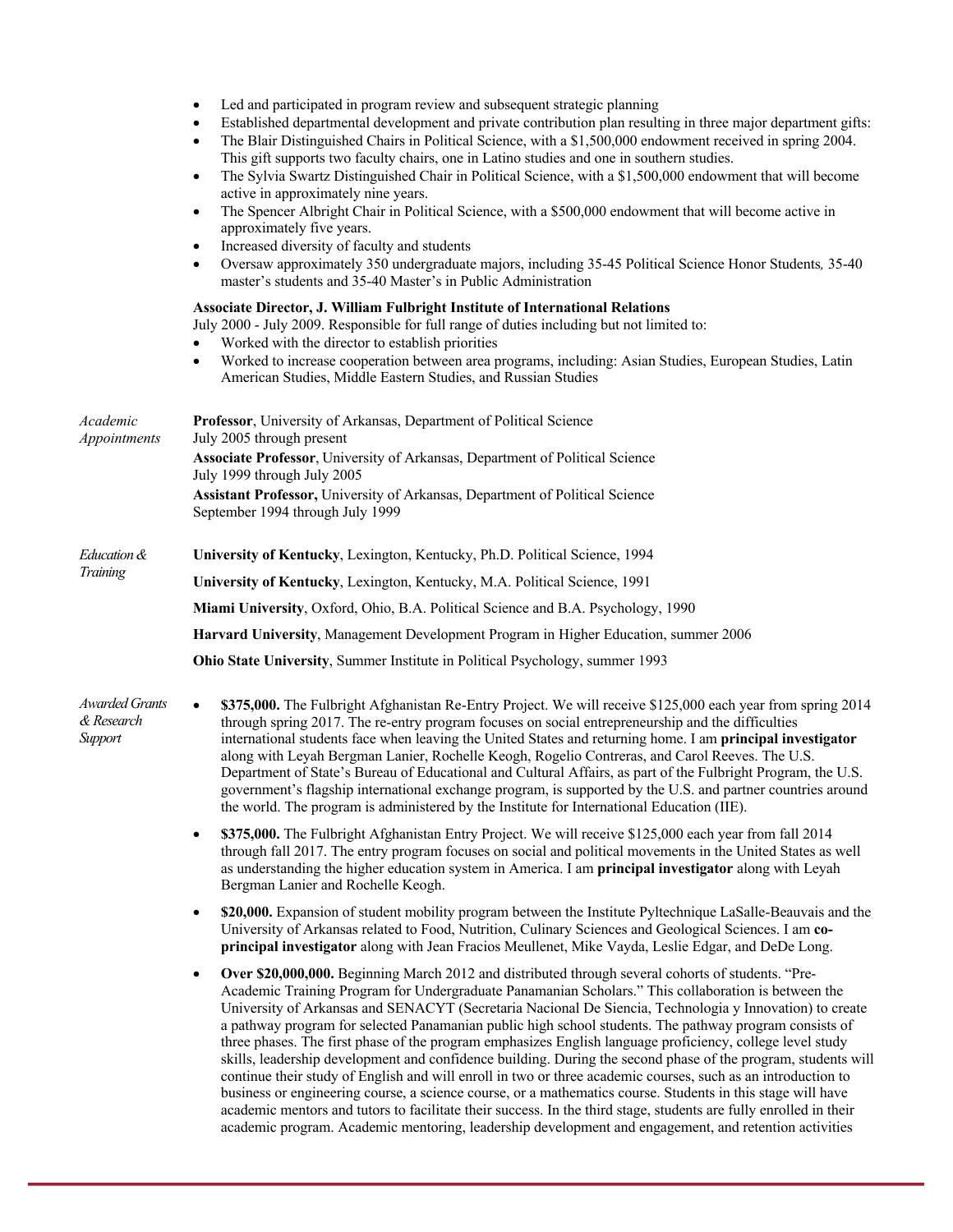continue. I am **principal investigator** along with Lynn Mossesso, Pat Koski, Bryan Hill, Leyah Bergman-Lanier, Moez Limayem and Charles Robinson.

- **\$100,000.** Distributed over several weeks during the summer of 2014 "Washington Fellowship for Young African Leaders." Sub-grant to be administered by IREX and funded by U.S. State Department, Bureau of Education and Cultural Affairs (ECA). Project to be delivered in partnership with the Graduate School, Fulbright College, The Clinton School of Public Service and Spring International Language Center. The institute is designed to provide an intensive six-week professional training program for young African leaders in the areas of public management, leadership and development. I am **principal investigator**.
- **\$100,000.** Distributed over several weeks during the summer of 2014. "English Language Educator Training Project (ELET)" sponsored by the Public Affairs Office, U.S. Embassy, Baghdad. Institute to be conducted at the University of Arkansas, in partnership with the Graduate School and Spring International Language Center, is designed to provide intensive professional development training for Iraqi English language educators from Kirkuk. I am **principal investigator**.
- **\$115,000.** Distributed over three years from spring 2010 through spring 2012. This was a partnership with the Rockefeller Institute to conduct conferences and southern surveys related to the changing political and policy landscape in the contemporary South. I was **co-principal investigator**.
- **\$600,000.** Distributed over six years from fall 2008 through 2014. Breaking Barriers (B2): Pathways to Graduation for Underrepresented Talent. Funded by the National Science Foundation. This research tracks the progress of underrepresented students in science and technology fields as they are recruited, retained and move toward graduation at the University of Arkansas. I am **co-principal investigator**.
- **\$205,710.** Distributed over several months from spring 2011 through fall 2011. Teaching Excellence and Achievement: Training Program for Pre-Service Teachers. Funded by the International Research and Exchanges Board (IREX). This is a partnership between the Graduate School and Spring International Language Center. It is a sub-award from the State Department designed to provide pre-service teachers from Turkey with additional training in English as a second language while also broadening their knowledge of teaching strategies through enriching cross-cultural experiences at the University of Arkansas. I was **principal investigator**.
- **\$29,000.** Distributed in fall 2005. State Legislative appropriation for the Diane D. Blair Center of Southern Politics and Society and the David and Barbara Pryor Center for Arkansas Oral and Visual History. This appropriation was granted to support joint ventures between the Blair Center and the Pryor Center.
- **\$200,000.** Distributed in fall 2003 through fall 2006. Developing Public Administration and Policy Graduate Programs in Tunisia, funded by the State Department. This was a joint program between the Fulbright Institute of International Relations, the Middle East Studies Program, and the Department of Political Science. I was **co-principal investigator**.
- **\$2,500,000.** Distributed in fall 2001. The Blair Center for Southern Politics and Society, funded by the Department of Education. This congressional appropriation established an endowment from which the annual spendable earnings fund scholarship, teaching, and outreach focused on Southern politics and society. I am **principal investigator** and served as founding director of the center.
- **\$450,000.** Distributed over three years from 1999 through 2002. The Empowerment Project: Promoting Equality for People with Disabilities through Electoral Participation, funded by the National Institute on Disability and Rehabilitation Research. I was **co-principal investigator**.
- **\$2,000.** Distributed in 1997 and 1998. Research Incentive Grant, Fulbright College of Arts and Sciences at the University of Arkansas. I was **principal investigator**.
- **\$6,000.** Distributed in 1993. National Science Foundation, Doctoral Dissertation Grant. I was **co-principal investigator**.

| Publications | <b>Books</b> |                                                                                                                                                                 |
|--------------|--------------|-----------------------------------------------------------------------------------------------------------------------------------------------------------------|
|              |              | Maxwell, Angie and Todd Shields. 2019. The Long Southern Strategy: How Chasing White Voters in the<br>South Changed American Politics. Oxford University Press. |
|              |              | Hillygus, Sunshine and Todd Shields. 2008. The Persuadable Voter: Wedge Issues in Presidential<br>Campaigns. Princeton, NJ: Princeton University Press.         |

• Winner of the 2009 Robert E. Lane Award for best book in political psychology published by the political psychology section of the American Political Science Association.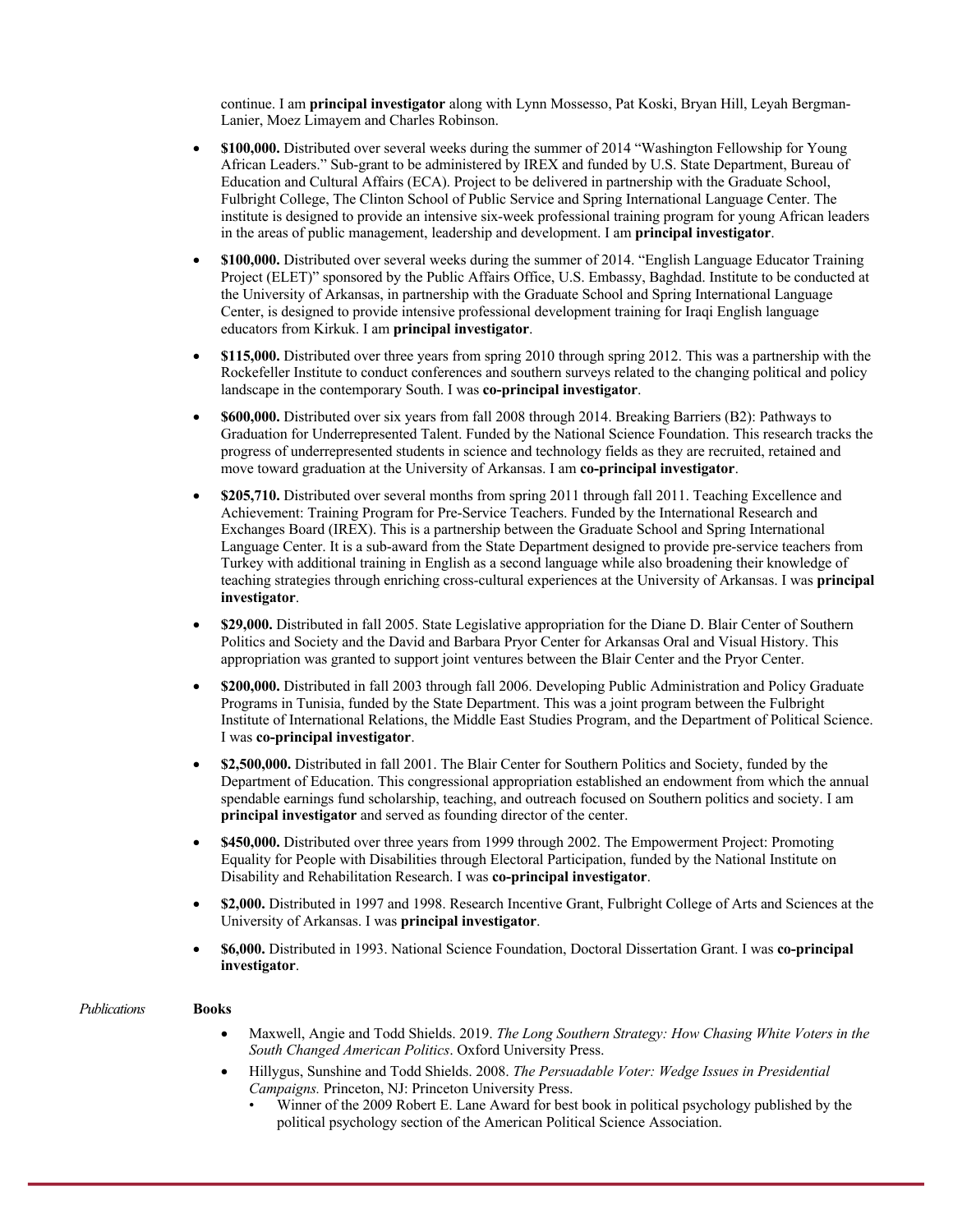- Goidel, Robert K., Don Gross, and Todd Shields. 1999. *Money Matters: Campaign Finance Reform and Congressional Elections*. Rowman and Littlefield Publishers Inc.
	- Sections of this book were revised and reprinted in Stuart Nagel (Ed.). 2001. *Handbook of Policy Evaluation*. Part four, Chapter 33. "Congressional Campaign Reform."

# **Edited Books**

- Maxwell, Angie and Todd Shields (Editors). 2018. *The Legacy of Second Wave-Feminism in American Politics.* Cham, Switzerland: Palgrave Macmillan, Springer International Publishing.
- Kelley, Don and Todd Shields (Editors). 2013. *Taking the Measure: The Presidency of George W. Bush*. College Station, TX: Texas A&M University Press.
- Maxwell, Angie, Todd Shields and Jeannie Whayne (Editors). 2012. *The Ongoing Burden of Southern History: Politics and Identity in the 21st-Century South*. Baton Rouge, LA: Louisiana State University Press.
- Maxwell, Angie and Todd Shields (Editors). 2011. *Unlocking V.O. Key: Southern Politics for the Twenty-First Century.* Fayetteville, AR: University of Arkansas Press.
- Davis, Shannon and Todd Shields (Editors). 2008. *"New Voices in the Old South: How Women and Minorities Influence Southern Politics*." Tallahassee, FL: Institute of Politics, Florida State University.
- Shields, Todd, Jeannie Whayne, and Don Kelley (Editors). 2004. *The Clinton Riddle: Perspectives on the 42nd Presidency.* Fayetteville, AR: University of Arkansas Press.

## **Articles**

- Shields, Todd, and Xavier Medina Vidal, Rocío A. Páez. 2021. "Identity and the Racialized Politics of Violence in Gun Regulation Policy Preferences." *Social Science Quarterly*. Accepted with Minor Revisions.
- Shields, Todd and Burcu Bayram. 2021. "Who Trusts the WHO? Heuristics and Americans' Trust in the World Health Organization During the COVID-19 Pandemic." *Social Science Quarterly*. Early View Published April 29, 2021.
- Shields, Todd and Angie Maxwell. 2020. "Racial Resentment and Personal Economic Evaluations in the 2012 and 2016 Presidential Elections." *Presidential Studies Quarterly*. Early View: https://doi.org/10.1111/psq.12647
- Angie Maxwell and Todd Shields. 2014. "The Fate of Obamacare: Symbolic Racism, Ethnocentrism, and Healthcare Reform." *Race and Social Problems*, Vol. 6: 293-304.
- Ford, Pearl K., Angie Maxwell and Todd Shields. 2013. "The Next Link in the Chain Reaction: Symbolic Racism and Obama's Religious Affiliation." *Social Science Quarterly.* Vol. 94: 321-343.
- Ka Zeng and Todd Shields. 2012. "Reverse Environmental Gender Gap in China: Evidence from the China Survey." *Social Science Quarterly*. Vol. 93:1-20.
- Ford, Pearl K., Angie Maxwell and Todd Shields. 2010. "What's the Matter with Arkansas: Symbolic Racism and 2008 Presidential Candidate Support." *Presidential Studies Quarterly*. Vol. 40: 286-302.
- Hillygus, Sunshine and Todd Shields. 2008. "Southern Discomfort? Regional Differences in Voter Decision Making in the 2000 Presidential Election." *Presidential Studies Quarterly.* Vol. 38: 506-520.
- Hillygus, Sunshine and Todd Shields. 2005. "Moral Issues and Voter Decision Making in the 2004 Presidential Election." *P.S. Political Science and Politics*. 38 (2): 201-09.
- Schur, Lisa, Todd Shields, and Kay Schriner. 2005. "Generational Cohorts, Group Membership, and Political Participation among People with Disabilities." *Political Research Quarterly*. Vol. 58: 487-57
- Schreckhise, William and Todd Shields. 2003. "Ideological Realignment in the Contemporary U.S. Electorate Revisited." *Social Science Quarterly.* Vol. 84: 596-613.
- Schur, Lisa, Todd Shields, and Kay Schriner. 2003. "Can I Make A Difference? Political, Personal, and Group Efficacy Among People with Disabilities." *Political Psychology*. Vol. 24: 119-149.
- Schur, Lisa, Todd Shields, Doug Kruse, and Kay Schriner. 2002. "Enabling Democracy: Disability and Voter Turnout." *Political Research Quarterly.* Vol. 55: 167-190.
- Goidel, Robert, Don Gross, and Todd Shields. 2002. "Campaign Finance Regulations and Electoral Competition." *American Politics Research*. Vol. 30: 143-165.
- Schreckhise, William, Janine Parry, and Todd Shields. 2001. "Rising Republicanism in the Arkansas Electorate? A Characterization of Arkansas' Political Attitudes and Participation Rates." *The Midsouth Political Science Review*. Vol. 5: 1-20.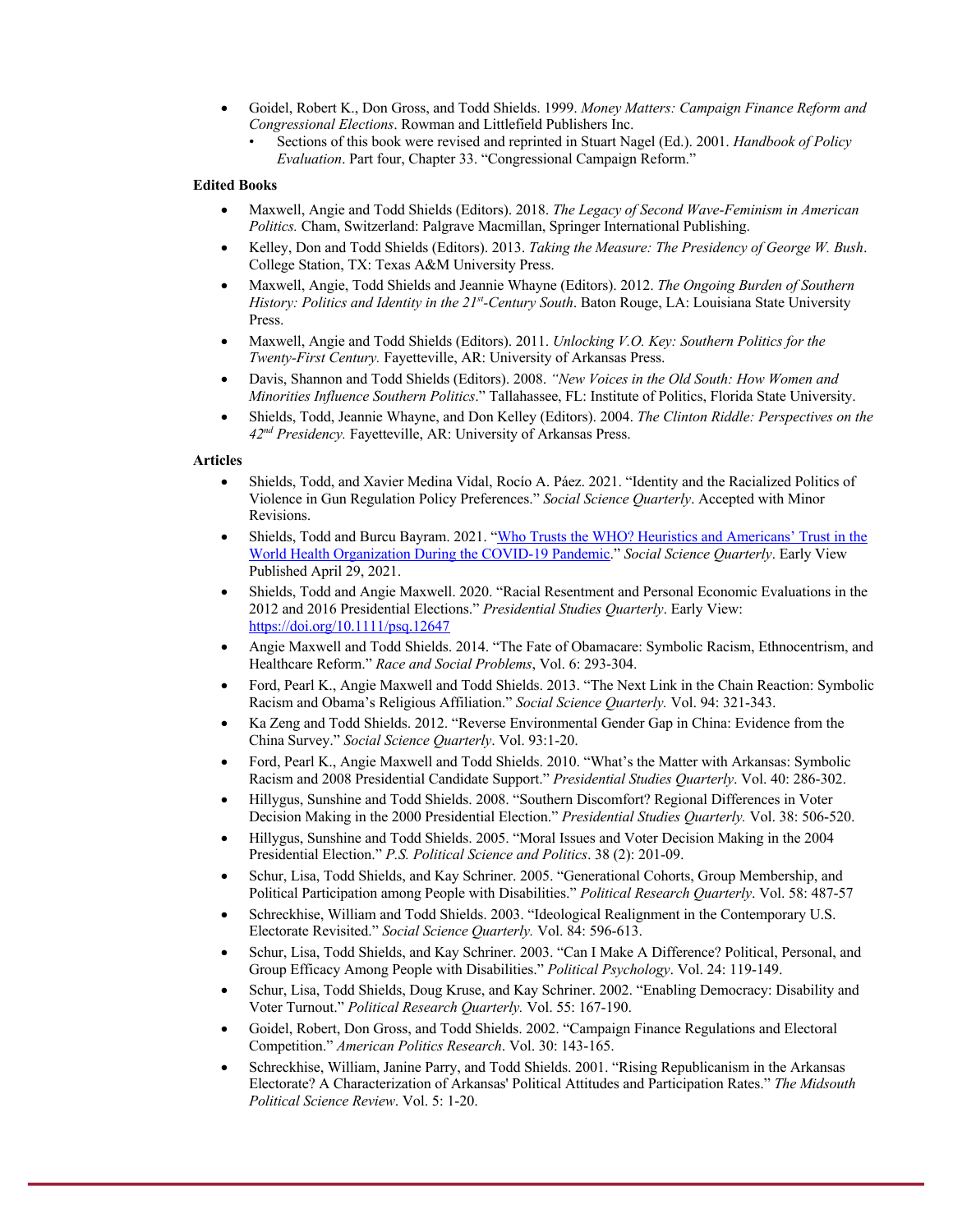- Turner, Jean M., Todd Shields, and Darinda Sharp. 2001. "Changes and Continuities in the Determinants of Older Adults Voter Turnout 1952-1996." *The Gerontologist*. Vol. 41: 805-818.
- Parry, Janine and Todd Shields. 2001. "Sex, Age, and the Implementation of the Motor Voter Act: The 1996 Presidential Election." *Social Science Quarterly.* Vol. 82: 506-524.
- Shields, Todd. 2001. "Network News Construction of Homelessness: 1980 through 1993." *The Communication Review*. Vol. 4: 193-218.
- Schriner, Kay, Lisa Ochs, and Todd Shields. 2000. "Democratic Dilemmas: Notes on the ADA and Voting Rights of People with Cognitive and Emotional Impairments." *Berkeley Journal of Employment and Labor Law*. Vol. 21: 473-472.
- Shields, Todd and Robert Goidel. 2000. "Who Contributes? Checkbook Participation, Class Biases and the Impact of Legal Reforms: 1952-1994." *American Politics Quarterly*. Vol. 28, no. 2: 216-234.
- Shields, Todd and Chi Huang. 2000. "Interpretation of Interaction Effects in Logit and Probit Models: Reconsidering the Relationship between Registration Laws, Education, and Voter Turnout." *American Politics Quarterly.* Vol. 28, no. 1: 80-96.
- Schriner, Kay, Todd Shields, and Ken Schriner. 1999. "Disability in American Politics; the Effect of Gender and Race on the Political Participation of People with Disabilities." *Journal of Disability Policy Studies*. 1999, Vol. 9, no. 2: 53-75.
- Shields, Todd, Kay Schriner, and Ken Schriner. 1998. "The Disability Voice in American Politics: The Political Participation of People with Disabilities in the 1994 Election." *Journal of Disability Policy Studies*. Vol. 9, no. 2: 33-51.
- Shields, Todd, Kay Schriner, and Ken Schriner. 1998. "Influences on the Political Participation of People with Disabilities: The Role of Individual and Elite Factors in 1984 and 1986." *Journal of Disability Policy Studies.* Vol. 9, no. 2: 77-91.
- Schriner, Kay and Todd Shields. 1998. "Empowerment of the Political Kind: The Role of Disability Service Organizations in Encouraging People with Disabilities to Vote." *Journal of Rehabilitation*. Vol. 64, no. 2: 33-38.
- Schriner, Kay, Lisa Ochs, and Todd Shields. 1998. "The Last Suffrage Movement: Voting Rights for Persons with Cognitive and Emotional Disabilities." *Publius*. Vol. 27, no. 3: 75-97.
- Shields, Todd and Robert K. Goidel. 1998. "Taking Credit and Avoiding Blame: Good News, Spin Control, and Democratic Accountability." *Political Communication*. Vol. 15, no. 1: 99-116.
- Gross, Donald A., Robert K. Goidel, and Todd Shields. 1997. "Campaign Finance Reform and the 1994 Congressional Elections." *Policy Studies Journal.* Vol. 25, no. 2: 215-234.
- Shields, Todd and Chi Huang. 1997. "Executive Vetoes: Testing President versus Presidency Perspectives of Executive Behavior." *American Politics Quarterly.* Vol. 25, no. 4: 431-457.
- Goidel, Robert K., Todd Shields, and Ron Langley. 1997. "The New Economy, the End of the Cold War, and Presidential Evaluations." *Southeastern Political Review*. Vol. 25, no. 3: 487-501.
- Goidel, Robert K. and Todd Shields. 1997. "The Contingent Effects of Candidate Mobilization Efforts in Midterm House Elections." *Midsouth Political Science Journal*. Vol. 1, no. 1: 47-58.
- Goidel, Robert K., Mark Peffley, and Todd Shields. 1997. "Priming Theory and RAS Models: Toward an Integrated Perspective of Media Influence." *American Politics Quarterly*. Vol. 25, no. 3: 287-319.
- Shields, Todd and Robert K. Goidel. 1997. "Participation Rates, Socioeconomic Class Biases, and Congressional Elections: a Cross-Validation 1958-1994." *American Journal of Political Science*. Vol. 47, no. 2: 683-691.
- Riggle, Ellen, Penny Miller, Todd Shields, and Mitzi Johnson. 1997. "Gender Stereotypes and Decision Context in the Evaluation of Political Candidates." *Women and Politics*. Vol. 17, no. 3: 69-88.
- Shields, Todd and Robert K. Goidel. 1996. "The President and Congress as a Source for News Coverage of the National Debt." *Polity*. Vol. 28, no. 3: 401-411.
- Peffley, Mark, Todd Shields, and Bruce Williams. 1996. "The Intersection of Race and Crime in Television News Stories: An Experimental Study." *Political Communication*. Vol. 13, no. 3: 309-327.
- Goidel, Robert K. and Todd Shields. 1996. "Political Mobilization and Voter Turnout in the 1990 Midterm Elections: an Aggregate Level Analysis." *Southeastern Political Review*. Vol. 24, no. 1: 99-115.
- Shields, Todd and Chi Huang. 1995. "The Presidential Veto Process: An Event Count Model." *Political Research Quarterly*. Vol. 48, no. 3: 559-573.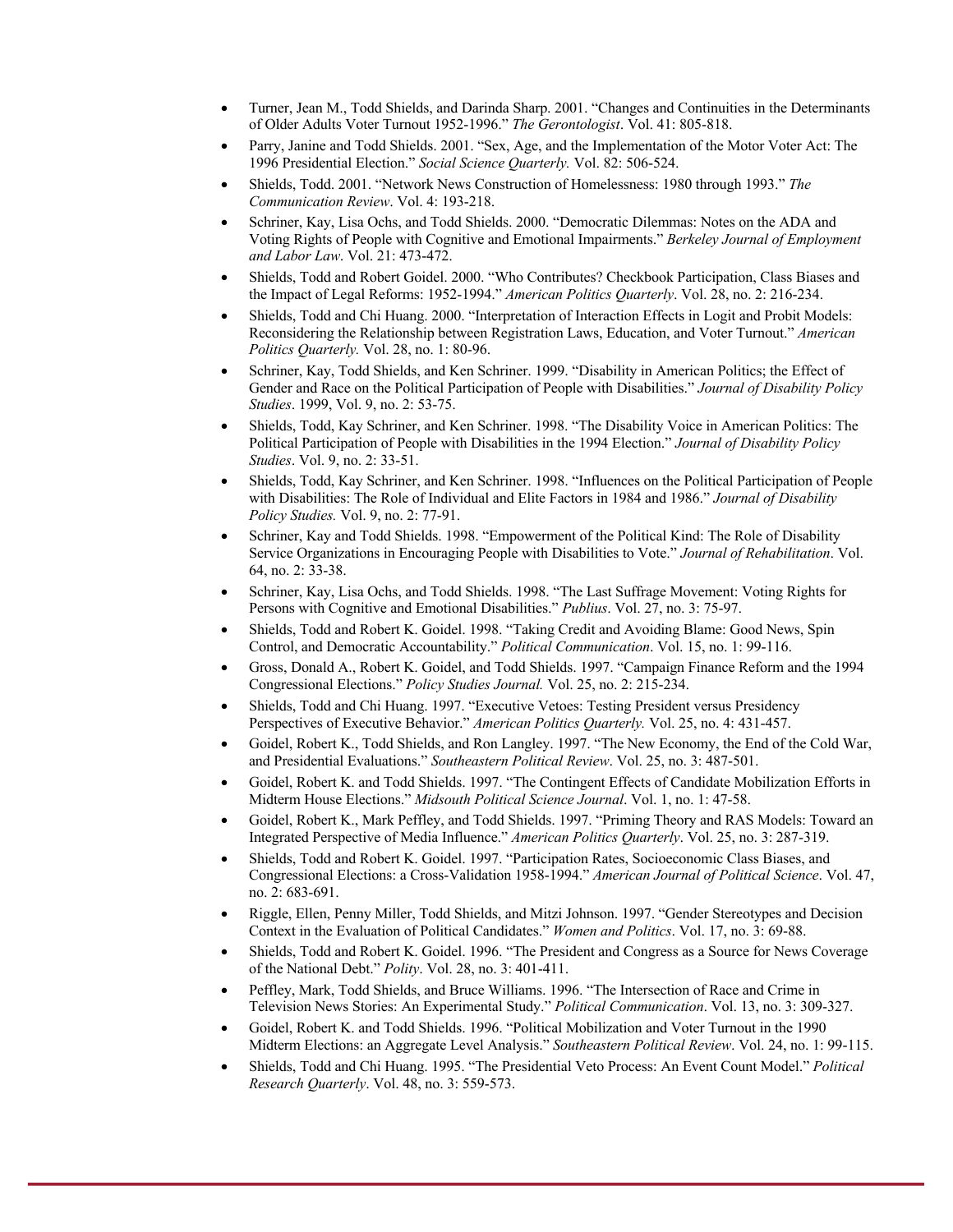- Shields, Todd, Robert K. Goidel, and Berry Tadlock. 1995. "The Net Effects of the Mass Media in Senate and House Elections: A Comparative Analysis." *Legislative Studies Quarterly*. Vol. 20, no. 3: 415-431.
- Huang, Chi and Todd Shields. 1994. "Modeling and Interpreting Interactions in Logit Analyses." *Journal of Electoral Studies*. Vol. 1, no. 1: 171-196.
- Shields, Todd, Ellen D. Riggle, and Alan L. Ellis. 1994. "Mood and Tolerance: Self-Regulation in Political Judgments." *Journal of Psychology*. Vol. 128, no. 3: 356-359.
- Goidel, Robert K. and Todd Shields. 1994. "The Vanishing Marginals, the Bandwagon, and the Mass Media." *The Journal of Politics*. Vol. 56, no. 3: 802-811.

# **Book Chapters**

- Dowdle, Andrew, Pearl Ford Dowe and Todd Shields. 2011. "Voting Behavior: Traditional Paradigms and Contemporary Challenges." *New Directions in Campaigns and Elections.* Stephen Medvic (Editor). New York, Routledge. Taylor and Francis.
- Hillygus, Sunshine and Todd Shields. 2010. "Racial and Moral Issues in the Evolution of the 'Southern Strategy.'" *Controversies in Voting Behavior, 5th Edition*. Richard Niemi, Herbert Weisberg, David Kimball (Editors). Congressional Quarterly Press.
- Barth, Jay, Janine Parry and Todd Shields. 2009. "Arkansas: He's not One of (Most of) Us." *A Paler Shade of Red*: *The 2008 Presidential Election in the South*. Branwell DuBose Kapeluck, Laurence W. Moreland and Robert P. Steed (Editors). Fayetteville, the University of Arkansas Press.
- Hillygus, Sunshine and Todd Shields. 2005. "Moral Issues and Voter Decision Making in the 2004 Presidential Election." *P.S. Political Science and Politics*. Vol. 2: 201-10. This article was reprinted in David A. Rochefort (Ed.) 2006. *Quantitative Methods in Practice*. Congressional Quarterly Press. Chapter 19.
- Schur, Lisa, Todd Shields, and Kay Schriner. 2003. "Voting." *The Encyclopedia of Disability.* Gary Albrecht (Editor). Thousand Oaks, Ca. Sage Publications.
- Barth, Jay, Janine Parry, and Todd Shields. 2002. "Arkansas: Non-stop Action in Post-Clinton Arkansas." *The 2000 Presidential Election in the South*. Laurence Mooreland and Robert Steed (Editors). Preager Publications.
- Shields, Todd and Chi Huang. 2001. "Toward a Multilevel Analysis of Registration-Voting Decision." *Level-of-Analysis Effects on Political Research.* Yun-ming Hsu and Chi Huang (Editors). Taipei: Weber Publication.
- Shields, Todd, Kay Schriner, Ken Schriner, and Lisa Ochs. 2000. "Disenfranchised: People with Disabilities in American Electoral Politics." *Research in Social Science and Disability*. Stamford, Connecticut: JAI Press.
- Goidel, Robert K., Todd Shields, and Ron Langley. 1999. "Presidential Evaluations and the end of the Cold War." In *The Post Cold War Presidency*. Anthony Eksterowicz and Glenn Hastedt (Editors). Boulder, Co. Roman and Littlefield.
- Peffley, Mark and Todd Shields. 1996. "Contemporary Politics and Whites' Stereotypes of African Americans." *Political Research in Micropolitics*, Michael X. Delli Carpini, Leonie Huddie, and Robert Shapiro (Editors). Greenwich, Conn.: JAI Press.

# **Research Reports**

- "The Economy across Race and Region, Part II: Unemployment Fails to Dampen Positive Outlook among African Americans and Latinos." Report from the 2012 Blair Center-Clinton School Poll. Spring 2012. http://blaircenterclintonschoolpoll.uark.edu/6941.php
- "Is there a War on Women?: Attitudes towards Women in the Workplace and Politics." With Angie Maxwell, Pearl Ford Dowe, and Rafael Jimeno. Report from the 2012 Blair Center-Clinton School Poll. Spring 2012. http://blaircenterclintonschoolpoll.uark.edu/6759.php
- "A First Glimpse into the Blair Center-Clinton School Poll." With Angie Maxwell, Pearl Ford Dowe, and Rafael Jimeno. Report from the 2012 Blair Center-Clinton School Poll. Spring 2012. http://blaircenterclintonschoolpoll.uark.edu/6715.php
- "The Economy across Race and Region, Part I: Unemployment Fails to Dampen Positive Outlook among African Americans and Latinos." Report from the 2010 Blair Rockefeller Poll. Fall 2011. http://blaircenterclintonschoolpoll.uark.edu/5464.php
- "Shifting Support for Democratic Party Among Elderly." Report from the 2010 Blair Rockefeller Poll. May 2011. http://blaircenterclintonschoolpoll.uark.edu/5292.php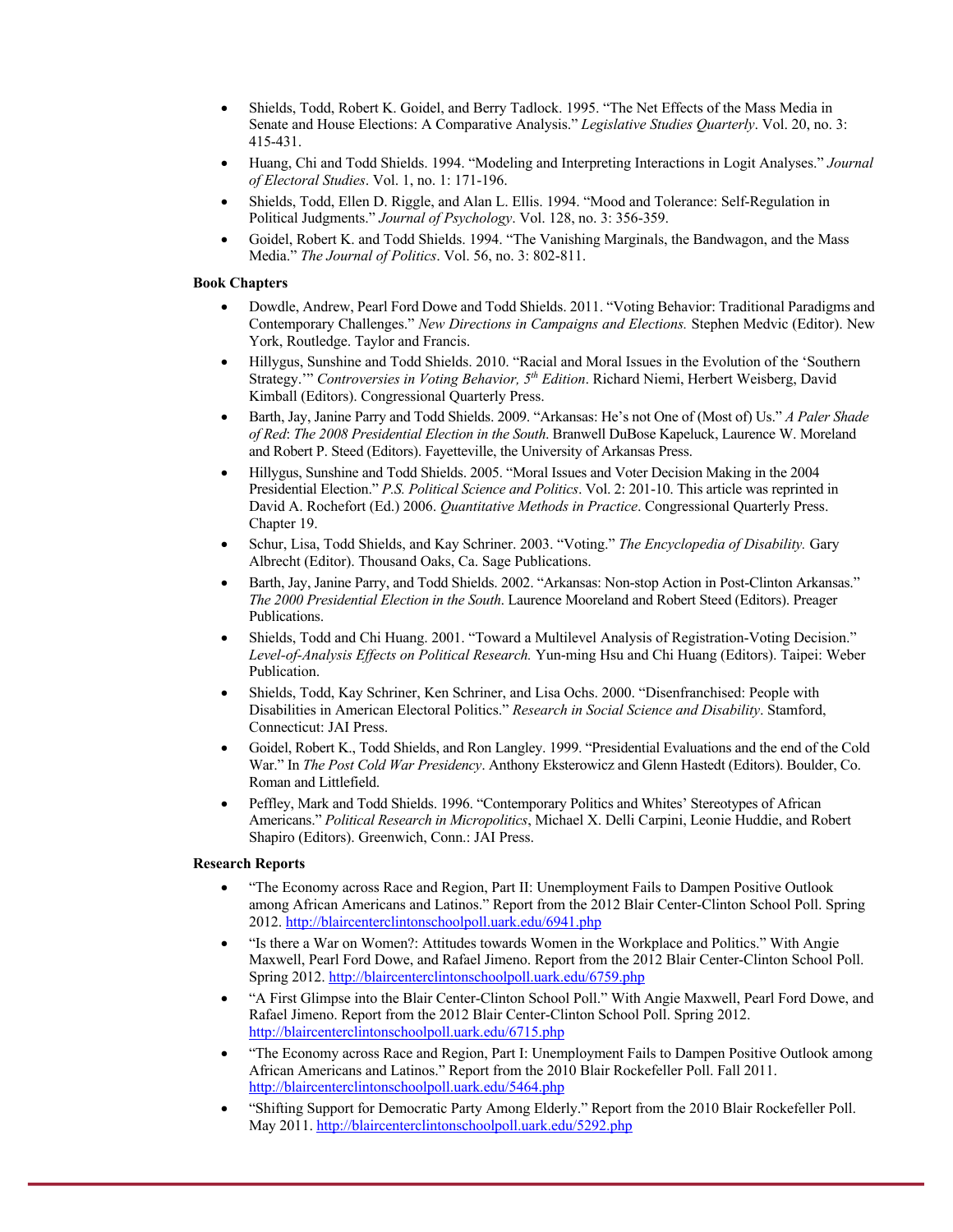- Kruse, Doug, Lisa Schur, Kay Schriner, and Todd Shields. 2000. "Empowerment Through Civic Participation: A Study of the Political Behavior of People with Disabilities." Final Report to the Disability Research Consortium, Bureau of Economic Research, Rutgers University and New Jersey Developmental Disabilities Council.
- "Campaign Finance and the 2000 Presidential Election." University of Arkansas Alumni Newsletter, Fall 2000.

# **Work in Progress**

- Davis Shannon, Carol Gattis, and Todd Shields, "Evaluations of Campus Climate and Attitudes about Race."
- Shields, Todd and Angie Maxwell, "Negative Ethnocentrics: The Impact of In-group Criticism on Racial Attitudes"
- Maxwell, Angie, Kirby Goidel, and Todd Shields, "Linked Fate and Southern Whites."
- *Awards Lifetime Achievement Award,* 2017. *Celebrating Diversity and Inclusion in Education* presented by the Northwest Arkansas Democratic Black Caucus.
	- *Robert E. Lane Award*, 2009. *The Persuadable Voter: Wedge Issues in Presidential Campaigns*. With Sunshine Hillygus. Best book in political psychology published in 2008 awarded by the political psychology section of the American Political Science Association.
	- *Best Paper Award*, 2002. "Enabling Democracy: Disability and Voter Turnout." *Political Research Quarterly*. Volume 55: 167-190. With Lisa Schur, Doug Kruse, and Kay Schriner.
	- *Yocum Hal, Teacher Appreciation Award,* Fall 2000.
	- *Order of Omega Outstanding Faculty Member,* 1999-2000.
	- *Chi Omega Outstanding Teacher of the Year,* Spring 1997, Spring 1998, Spring 1999.
	- *Teaching Excellence Award,* From the Greek Council of the University of Arkansas, Spring 1997.
	- *Outstanding Undergraduate Mentor.* From the University of Arkansas Teaching Academy, Spring 1997.
	- *Best Paper Award,* 1995 Annual Meeting of the Southwest Political Science Association*,* "Media Priming and Attitude Change: An Analysis of the 1992 NES Panel Study." With Robert K. Goidel and Mark Peffley.
	- *Dissertation Year Fellowship,* University of Kentucky, The Graduate School, 1993-1994.
	- *Sidney Ulmer Summer Fellowship Award,* University of Kentucky, May 1993.
	- *Sidney Ulmer Graduate Paper Award,* University of Kentucky, April, 1993.
	- *Teaching Assistantship*, University of Kentucky, 1990-1993.
	- Elected *President of Political Science Graduate Student Association,* Department of Political Science, University of Kentucky, 1992-1993.
	- Elected *Graduate Student Representative,* Department of Political Science, University of Kentucky, 1992.
	- *Summer Institute in Political Psychology Fellowship,* Ohio State University, Summer 1992.
	- *Sidney Ulmer Summer Fellowship Award,* University of Kentucky, May 1991.

- *Presentations* "Author Meets the Critics: The Long Southern Strategy." Panel at the annual meeting of the American Political Science Association, Washington, 2019.
	- "Its (Not) the Economy, Stupid: The Expanding Subjectivity of Economic Evaluations." Presented at the annual meeting of the Midwest Political Science Association, Chicago, 2019.
	- "Race and Identity in Gun Regulation Policy Preferences." With Xavier Medina Vidal. Presented at the annual meeting of the Southern Political Science Association, New Orleans, 2018.
	- "The Myth of the Gender Gap." With Angie Maxwell. Presented at the annual meeting of the Midwest Political Science Association, Chicago, 2017.
	- "Gender and the 2016 Election." With Angie Maxwell. Presented at the annual meeting of the Delta Regional Caucus Convention, Little Rock, 2017.
	- "Politics and Policy Caucus: American Studies and the 2016 Election Results." With Angie Maxwell. Presented at the annual meeting of the American Studies Association, Denver, 2016.
	- "The Not-So-New Southern Sexism." With Angie Maxwell. Presented at the annual meeting of the Midwest Political Science Association, Chicago, 2016.
	- "Further Explorations of *Us vs. Them*: Ethnocentrism and Linked Fate." With Angie Maxwell. Presented at the annual meeting of the Southern Political Science Association, New Orleans, 2015.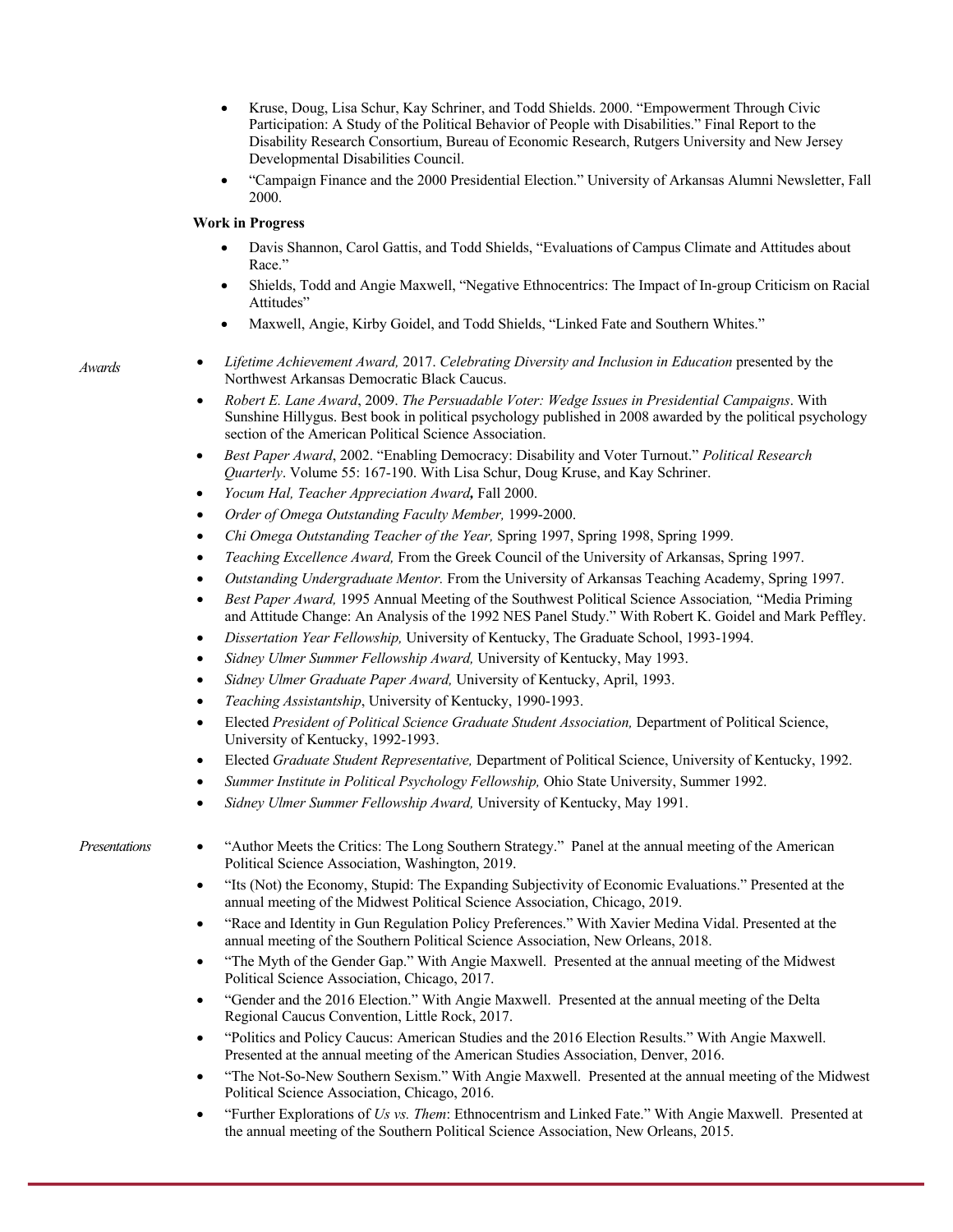- "Ethnocentrism and Southern Distinctiveness." With Angie Maxwell. Presented at the annual meeting of the Midwest Political Science Association, Chicago, 2015.
- "White Consciousness: The Influence of Linked Fate, Racial Resentment, and Regionalism." With Angie Maxwell and Kirby Goidel. Presented at the Citadel Symposium on Southern Politics, Charleston, 2014.
- "White Perception of Linked Fate." With Angie Maxwell and Kirby Goidel. Presented at the annual meeting of the Southern Political Science Association, New Orleans, 2014.
- "The Fate of Obamacare: Symbolic Racism, Ethnocentrism, and Healthcare Reform." With Angie Maxwell. Presented at the annual meeting of the American Political Science Association, Chicago, 2013.
- "Is there a War on Women? Attitudes about Women in the Workplace and Politics." With Angie Maxwell, Pearl Dowe, and Rafael Jimeno. Presented at the Clinton School of Public Service, Little Rock, Arkansas, 2013.
- "Early Results from the Blair Center-Clinton School Poll." With Angie Maxwell, Pearl Dowe, and Rafael Jimeno. Presented at the Southern Political Science Association, Orlando, Florida, 2013.
- "Southern Politics," The Relevance of V. O. Key for the 21st Century. Roundtable discussion of the manuscript "Unlocking V.O. Key." Southern Political Science Association, New Orleans, LA, 2012.
- "Breaking Barriers: Pathways to Graduation for Underrepresented Talent," with Carol Gattis, Bryan Hill, and Shannon Davis. Proceedings of the 117<sup>th</sup> American Society for Engineering Education Annual Conference and Exhibition, Louisville, KY, 2010, AC2010-1286.
- "Authors meet the Critics." With Sunshine Hillygus. Roundtable discussion of 'The Persuadable Voter.' Southern Political Science Association, New Orleans, LA 2009.
- "Symbolic Racism and Public Confidence in Education." With Shannon Davis. Presented at the annual meeting of the Southern Political Science Association, New Orleans, LA, 2007.
- "Wedge Issues in Presidential Campaigns." With Sunshine Hillygus. Presented at the annual meeting of the Southern Political Science Association, New Orleans, LA, 2007.
- "The Persuadable Voter: Strategic Candidates and Wedge Issues in Political Campaigns." With Sunshine Hillygus. Presented at the annual meeting of the American Political Science Association, Philadelphia, PA, 2006.
- "Ideological and Partisan Incongruities in Presidential Voting." With Sunshine Hillygus. Presented at the Annual Meeting of the Southern Political Science Association, New Orleans, LA, 2005.
- "When Party and Issues Conflict: Partisan Cross-Pressures and the American Electorate." With Sunshine Hillygus. Presented at the Annual Meeting of the American Political Science Association. Chicago, IL. 2004.
- "Southern Discomfort: Ideological Cross-Pressures in Presidential Voting." With Sunshine Hillygus. Presented at the Annual Meeting of the Midwest Political Science Association in Chicago, IL. 2004.
- "New South, Old Cross-Pressures: Southern Voting in Presidential Elections." With Sunshine Hillygus. Presented at the Annual Meeting of the Southern Political Science Association in New Orleans, LA. 2004.
- "The Gender-Gap in Split-Ticket Voting in the 2000 Presidential Election." With Chi Huang. Presented at the Annual Meeting of the American Association of Political Science in Philadelphia, PA. 2003.
- "Confusion or Clarity? The Effects of Gubernatorial and Senate Campaign Spending on the Accuracy of Citizen Ideological Placements of House Incumbents." With Robert Goidel and Don Gross. Presented at the Annual Meeting of the Southwestern Political Science Association in San Antonio, TX. 2003.
- "Growing Old Alone? Social Capital, Civic Engagement, and Political Participation of People with Disabilities." With Lisa Schur and Kay Schriner. Presented at the Annual Meeting of the American Association of Political Science in San Francisco, CA. 2001.
- "Ideological Realignment in the U.S. Electorate Revisited." With Bill Schreckhise. Presented at the Annual Meeting of the Western Political Science Association in Las Vegas, NV. 2001.
- "Can I Make A Difference? Political, Personal, and Group Efficacy Among People with Disabilities." With Lisa Schur and Kay Schriner. Presented at the Annual Meeting of the American Political Science Associate in Washington, D.C. 2000.
- "Political Participation Simulations in American National Government Courses." With Bill Gillespie and Pam Roach. Presented at the Annual Meeting of the New York Political Science Association in New York, NY. 2000.
- "Disability and Voter Turnout in the 1998 Elections." With Doug Kruse, Lisa Schur, and Kay Schriner. Presented at the Annual Meeting of the American Political Science Association in Atlanta, GA. 1999.
- "Demonstrating the Costs of Voter Apathy: Non-Favorable Policy Outcomes." With Bill Gillespie and Pam Roach. National Council for Social Studies in Orlando, FL. 1999.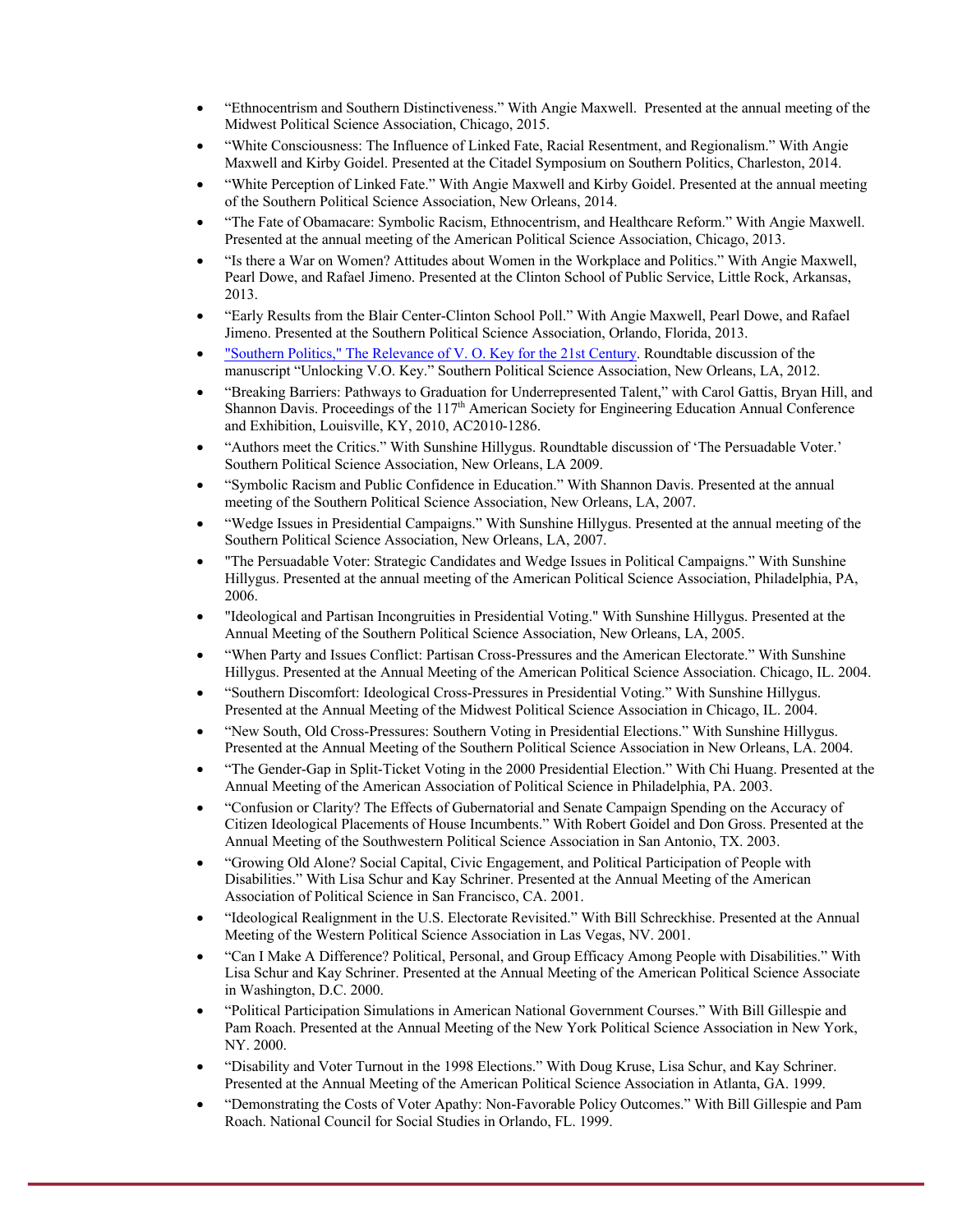- "Don't Vote, Be Apathetic: I Want My AARP!" With Bill Gillespie and Pam Roach. Georgia Council for Social Studies in Savannah, GA. 1999.
- "The Electoral Impact of Campaign Finance Regulations." With Robert Goidel and Don Gross. Presented at the Annual Meeting of the Midwest Political Science Association in Chicago, IL. 1999.
- "The Effect of Campaign Finance Regulations on Political Participation." With Robert Goidel and Don Gross. Presented at the Annual Meeting of the Southwest Social Science Association in San Antonio, TX. 1999.
- "Money, Turnout, and Electoral Outcomes in Gubernatorial Elections." With Don Gross and Robert K. Goidel. Presented at the Annual Meeting of the American Political Science Association in Boston, MA. 1998.
- "Legal Obstacles to the Political Participation of People with Disabilities: An Analysis of State Laws Prohibiting People with Mental Impairments from Voting (Part II)." With Lisa Ochs and Kay Schriner. Presented at the Annual Meeting of the Society for Disability Studies in Oakland, CA. 1998.
- "Campaign Finance Reform in the 1996 House Elections." With Don Gross and Robert K. Goidel. Presented at the Annual Meeting of the Southern Political Science Association in Norfolk, VA. 1997.
- "Legal Obstacles to the Political Participation of People with Disabilities: An Analysis of State Prohibitions of Voting by Individuals with Cognitive and Emotional Impairments." with Kay Schriner, Lisa Ochs, and Ken Schriner. Presented at the Tenth Annual Meeting of the Society for Disability Studies in Minneapolis, MN. 1997.
- "Campaign Finance Reform in the 1996 House Elections." With Don Gross and Robert K. Goidel. Presented at the Annual Meeting of the American Political Science Association in Washington, D.C. 1997.
- "The Psychological Effects of Campaign Spending in Congressional Elections." With Don Gross and Robert. K. Goidel. Presented at the Annual Meeting of the Southwestern Political Science Association in Baton Rouge, LA. 1997.
- "Campaign Finance Reform and Political Participation." With Don Gross and Robert K. Goidel. Presented at the Annual Meeting of the Southern Political Science Association in Atlanta, GA. 1996.
- "Campaign Finance Reform in the 1994 Congressional Elections." With Don Gross and Robert K. Goidel. Presented at the Annual Meeting of the Midwest Political Science Association in Chicago, IL. 1996.
- "The Presidential Veto Process: A Monthly Event Count Model." With Chi Huang. Presented at the Annual Meeting of the American Political Science Association in Chicago, IL. 1995.
- "Priming and Attitude Change: A Study of Media Effects." With Robert K. Goidel and Mark Peffley. Presented at the Annual Meeting of the Southwestern Political Science Association in Dallas, TX. 1995.
- "Gender Stereotypes and Decision Context in the Evaluation of Political Candidates." With Ellen Riggle, Penny Miller, and Mitzi Johnson. Presented at the Annual Meeting of the Midwest Political Science Association in Chicago, IL. 1995.
- "The Effects of Women Candidates on Voter Mobilization in Midterm House Elections." With Robert K. Goidel. Presented at the Annual Meeting of the Southern Political Science Association, in Atlanta, GA. 1994.
- "Public Perceptions of Race and Crime." With Mark Peffley and Jon Hurwitz. Presented at the Annual Meeting of the Southern Political Science Association in Atlanta, GA. 1994.
- "Priming Racial Attitudes Toward Crime: An Experimental Investigation of the Effects of Television." With Mark Peffley and Bruce Williams. Presented at the Annual Meeting of the Midwest Political Science Association in Chicago, IL. 1994.
- "The Presidential Veto Process: a Generalized Event Count Model." With Chi Huang. Presented at the Annual Meeting of the Midwest Political Science Association in Chicago, IL. 1994.
- "Reconsidering the Effects of Voter Turnout in Midterm Congressional Elections." With Robert K. Goidel. Presented at the Annual Meeting of the Western Political Science Association in San Antonio, TX. 1993.
- "Modeling and Interpreting Interactions in Logit and Probit Analyses." With Chi Huang. Presented at the Annual Meeting of the American Political Science Association in Washington, D.C. 1993.
- "The Role of the Mass Media in Senate and House Elections: a Comparative Analysis." With Robert K. Goidel. Presented at the Annual Meeting of the Midwest Political Science Association in Chicago, IL. 1993.
- "The Vanishing Marginals, the Bandwagon and the Mass Media." With Robert K. Goidel. Presented at the Annual Meeting of the Southern Political Science Association Meeting in Atlanta, GA. 1992.
- "Mood and Tolerance: Self-Regulation in Political Judgments." With Ellen Riggle and Alan Ellis. Presented at the Annual Meeting of the Midwest Political Science Association in Chicago, IL. 1992.